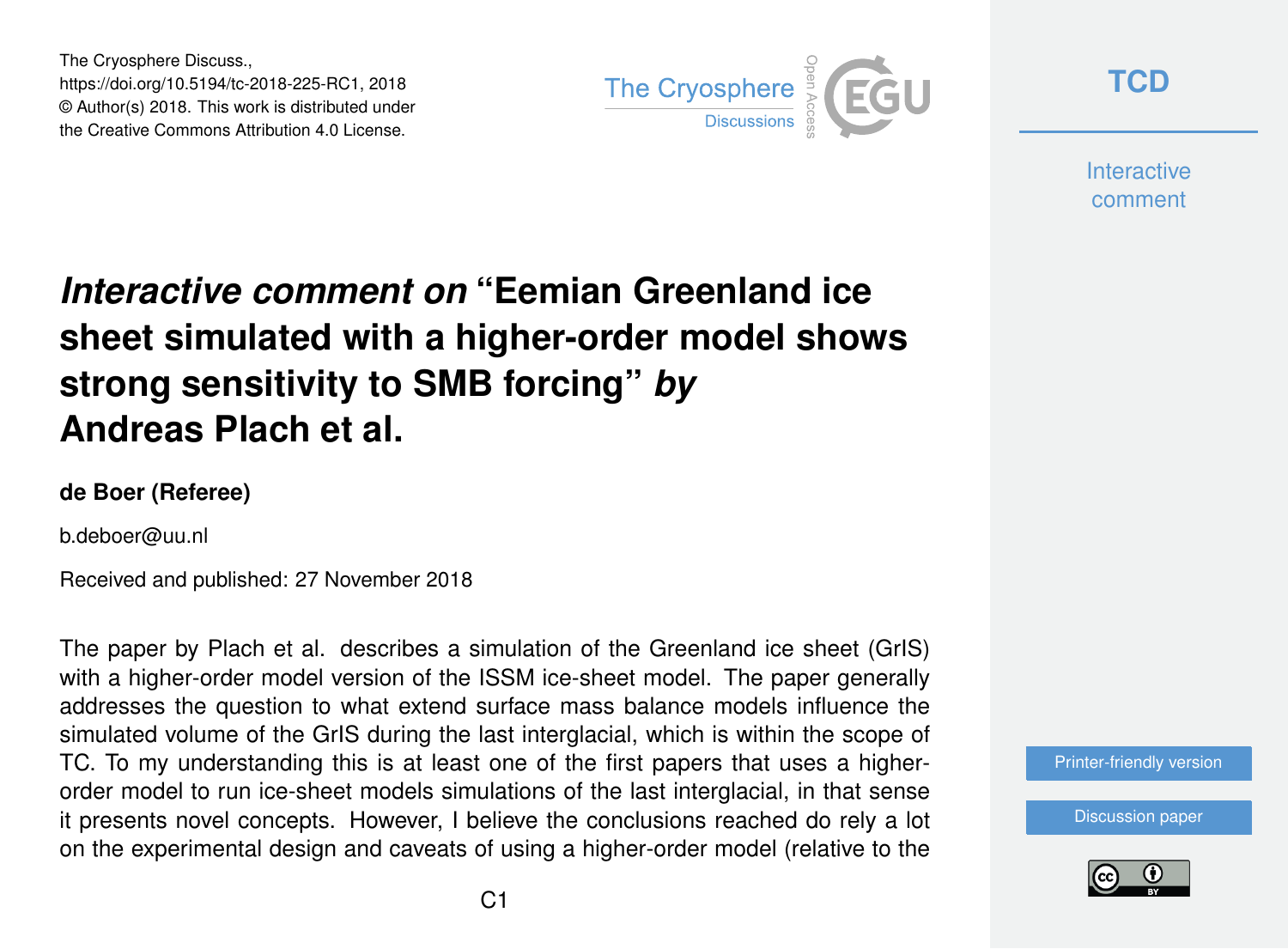more common, but less advanced shallow ice/shelf models). I will discuss this below in more detail.

The methods used are well explained, but needs a bit more detail on some parts, see my main remark #3. Results are well presented in nice figures, and support the interpretation and conclusions, referencing is generally well done. The title is clear and concise and grasps the general conclusions of the paper. I think a clear goal (my main comment #1) is not well explained, which should be added at the end of the introduction. The overall presentation and structure, language and figures looks good. References are appropriate.

In general your results are presented well in the figures and especially Table 3, Figure 6 and 10. I do think that one can think of different experiments, specifically in the case of basal sliding or ice flow (e.g. ice-flow parameters) that can have a larger impact on your results as those summarised in figure 6. So the question is, is the suite of experiments you use here enough to draw the conclusion that SMB has the largest influence on the simulated GrIS for the Eemian? Or does it rely (too much) on the experimental design. As already was shown in previous papers (e.g. Van de Berg et al., 2011; Robinson and Goelzer, 2014), Insolation is a dominant forcing that controls the SMB and thus the retreat of the GrIS (since CO2 variations are small..), so in that sense external forcing already controls the retreat in a way. This should be discussed at the end and in the conclusions.

In summary, I would say my revisions are minor in the text, but I would like to see some additional experiments as mentioned in my comments.

ref:

Robinson, A. and Goelzer, H., 2014. The importance of insolation changes for paleo ice sheet modelling, The Cryosphere, 8, 1419–1428.

Main remarks:

### **[TCD](https://www.the-cryosphere-discuss.net/)**

**Interactive** comment

[Printer-friendly version](https://www.the-cryosphere-discuss.net/tc-2018-225/tc-2018-225-RC1-print.pdf)



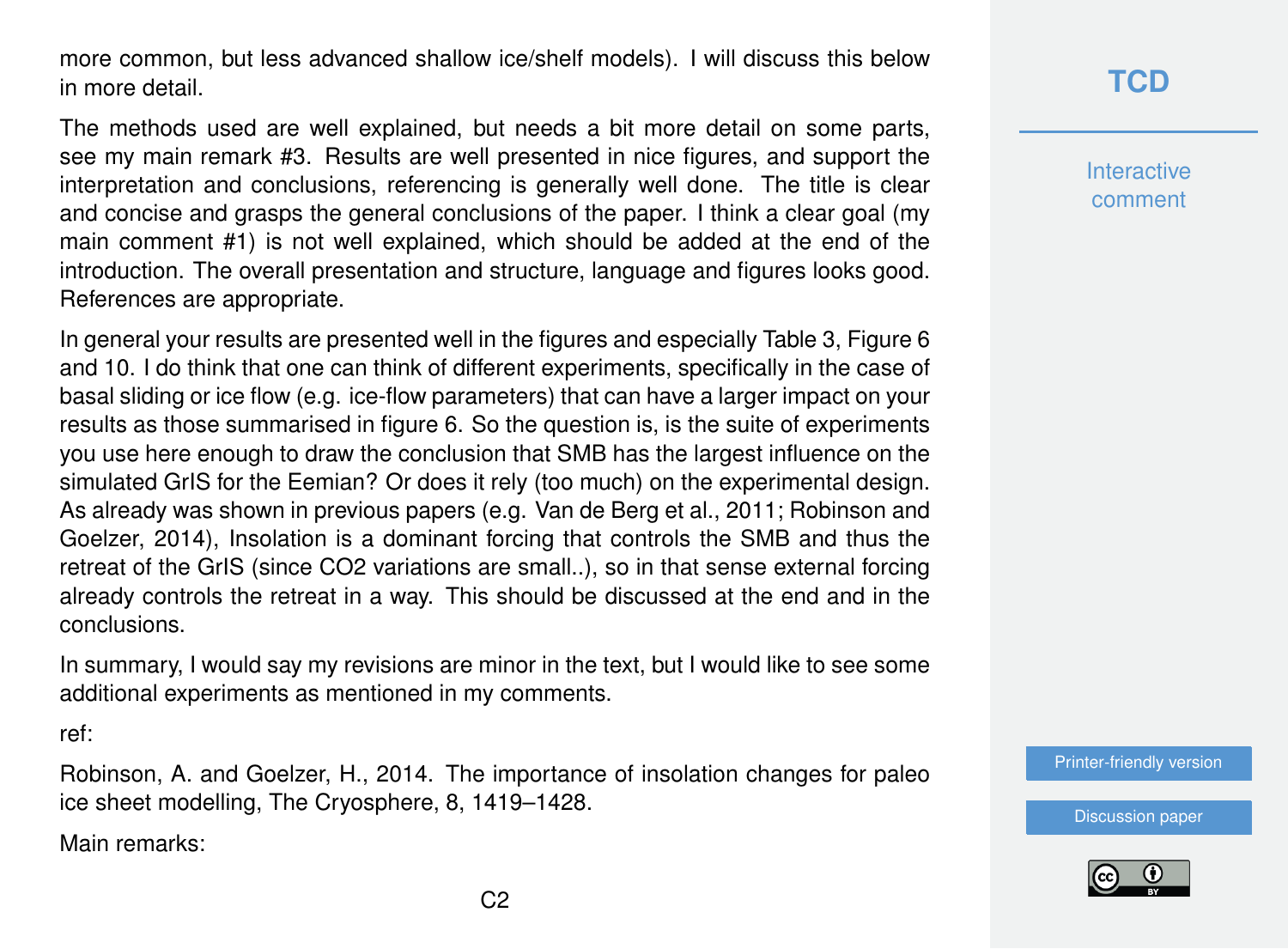### 1) Clear goal of the paper

Page 2, Line 29: Clear goal of the paper is lacking in the introduction. A (firm) sentence should be added at the end here.

### 2) Description of SMB methods

In Section 2.1, I would definitely like a bit more explanation on the two SMB methods in this section, since it also largely determines your results. I do prefer to not fully read previous articles (Planch, 2018 or Helsen, 2013). Also add an explanation what the differences are between the 4 time slices you use (CO2, orbits?), and the differences between the two SMB methods. What is ice-sheet topography that is used in the NorESM simulations, etc.?

### 3) Experimental design

I have a number of remarks on the experimental design, outlined on page 4 and 5. Although you do use a sophisticated model, which might be expensive to run, you also use a (faster) SSA-type setting of ISSM to test basal friction. The initial conditions of your simulation are not tested, but have been shown (e.g. Helsen et al., 2013) that it can influence your results. Although you mentioned in the discussion that it is hard to include a full glacial spin-up for your simulations, I do think it would be good to include an experiment (perhaps using the SSA-type model) to determine the influence of the initial conditions (or pre glacial changes) on your Eemian simulations.

Secondly, in general this section could use a bit more explanation. About the SMB methods, but also about what you do with basal friction. Does it stay constant throughout an experiment, is it spatially varying in both the HO and SSA experiments? See also comment on page 4, lines 9-12.

Thirdly, why you would keep the temperature prescribed at the surface constant (bottom page 4)? Is this for reasons of numerical stability? Please explain. Otherwise you should include these in a simulation on these time scales.

**Interactive** comment

[Printer-friendly version](https://www.the-cryosphere-discuss.net/tc-2018-225/tc-2018-225-RC1-print.pdf)

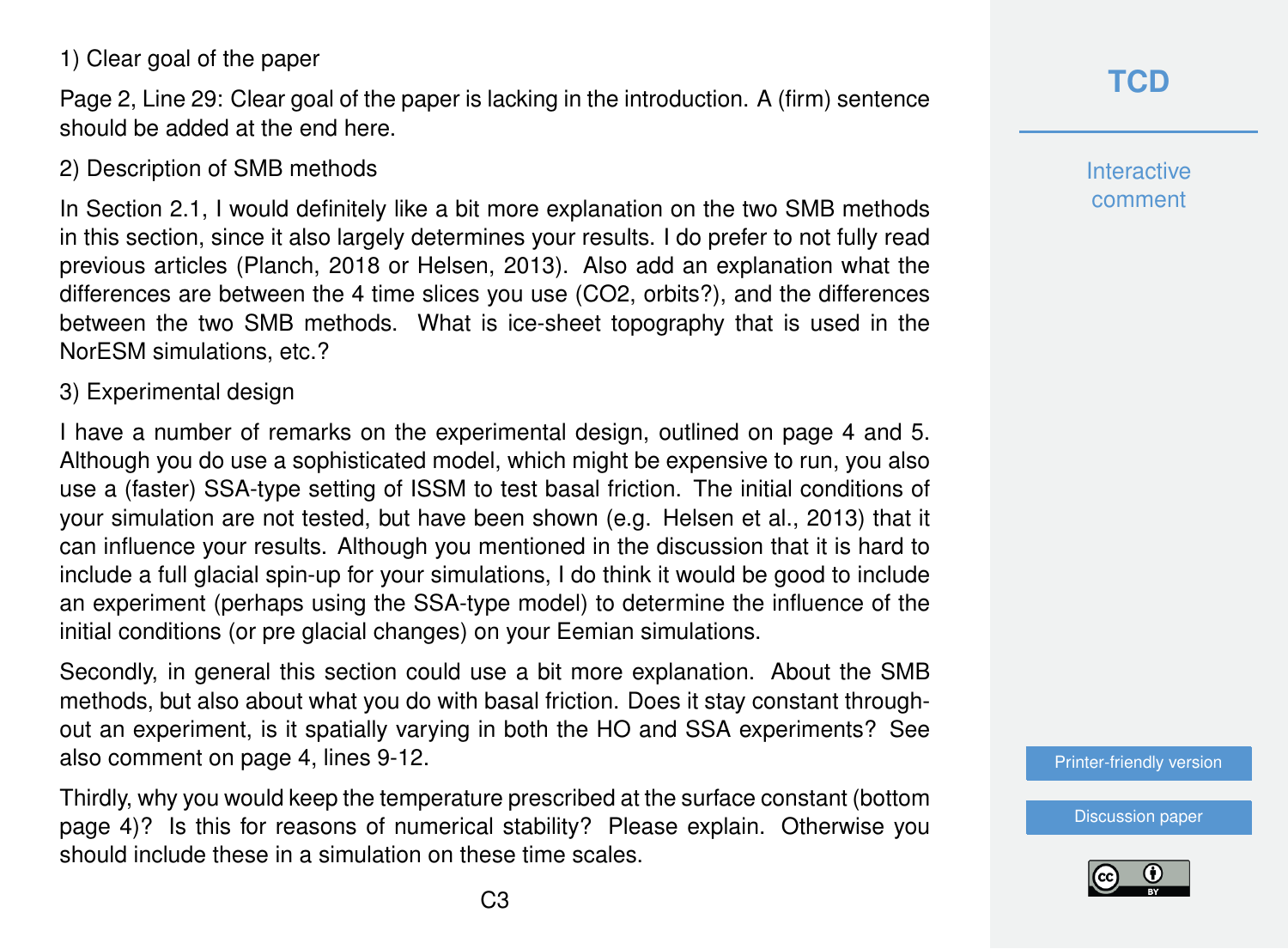Finally, the same holds for bedrock adjustment. I think that it is necessary to include in paleoclimate simulations. At least use an ELRA model to include this please, I think it is vital that this is included when changes are relatively large (MAR-BESSI experiments in Fig. 1.2).

### 4) Experiments

Looking at Table 2 and reading the text on page 5,6 it is unclear to me how many experiments you performed and with what model. From the final note on page 6 (line 10.11), I think you did a lot of experiments also with the SSA version of ISSM, but from Table 1, it looks like you only did one. Perhaps number all experiments you did, individually, in Table 1, or make a clearer list, mentioned how many experiments you use in the analysis for this paper exactly. Make clear for which experiments you used the SSA version of ISSM. The 'relaxed' experiments is (sort of) an experiment testing the initial conditions I would say. But considering my previous comments it might be worthwhile to also include additional experiments that include a (glacial) spin-up (using the SSA version) of the GrIS. See also my specific comments in the attached pdf.

### 5) Discussion of results

I think it is essential, concerning your main results, that you explain what causes the differences between the SEB and BESSI models. An additional paragraph that would concisely explain the differences would be good. Shortly reading through your 2018 paper, the differences do not seem to be that large in terms of SMB, however in terms of final ice volume changes are rather significant. Also discuss which do you consider to be the most realistic, and what factors/processes could play a role in determining the SMB.

Your discussion (starting on page 16, line 28) is in a way good to show what the HO version of ISSM can (and cannot) be used for. Considering you are not using bedrock adjustment, ocean forcing, and keep the boundary of the ice sheet fixed, it makes me wonder if ISSM is a suitable model to be used for forthcoming paleoclimate

## **[TCD](https://www.the-cryosphere-discuss.net/)**

**Interactive** comment

[Printer-friendly version](https://www.the-cryosphere-discuss.net/tc-2018-225/tc-2018-225-RC1-print.pdf)

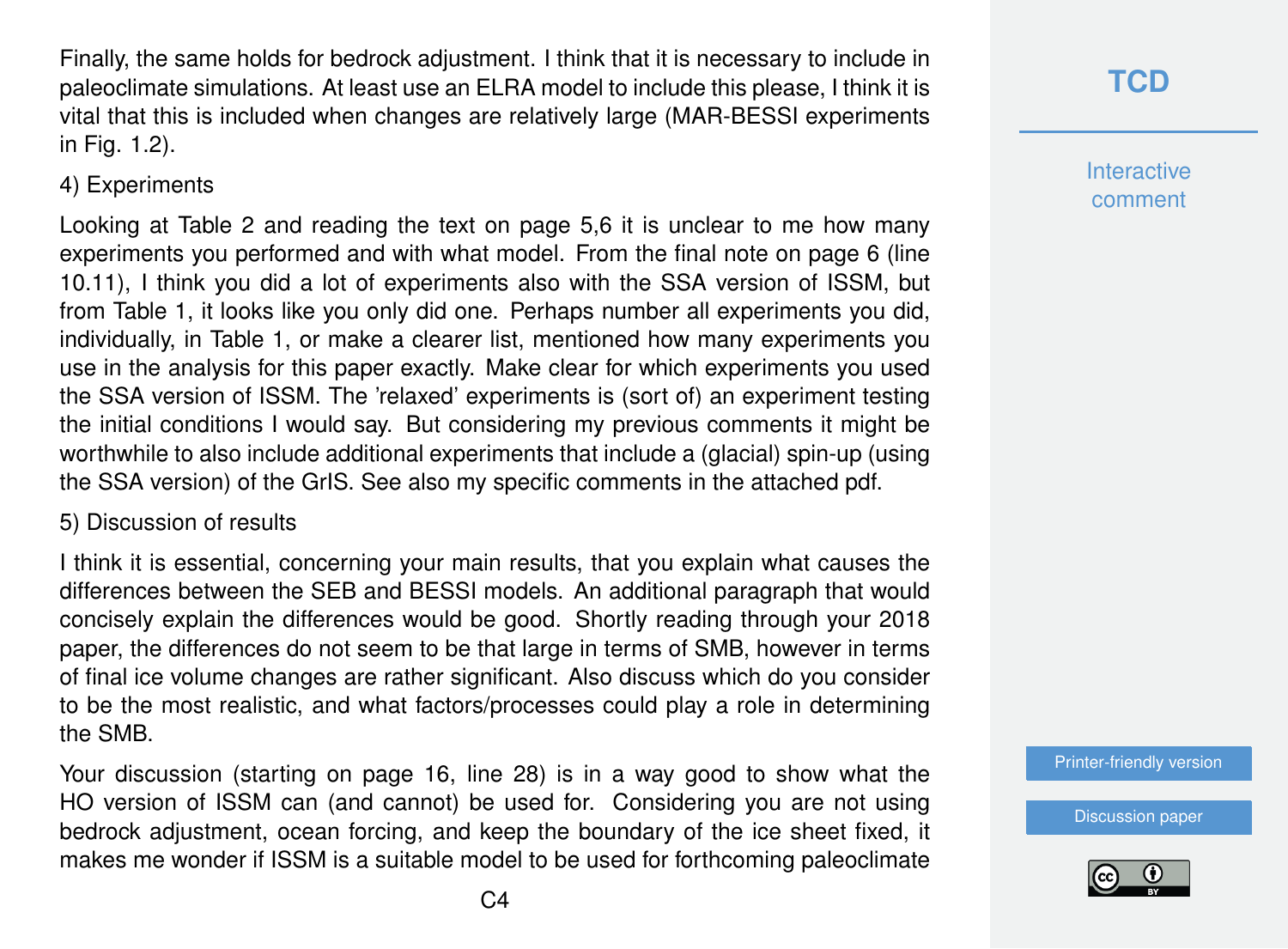(glacial-interglacial) simulations. There are so many other options available nowadays. Nonetheless, I do feel it is a suitable tool to investigate warmer than present climates, but initial conditions and pre-glacial impact on the interglacial (e.g. GIA, ice rheology, relative sea level) are vital to assess the exact changes of the GrIS during the last interglacial.

Comments on the figures (also in the pdf).

Add panel numbers to figures 3,4,5,7, 8 and 9. Use panel numbers when referring to the specific panels (have commented this at some locations, but not all).

### Figure 1

add legend inside the figure (e.g. bottom right). I would suggest to put ice volume on the left axis and add sea-level contribution (relative to the modern ice sheet) on the right.

### Figure 2

Definitely need a legend in, or next to, this figure. You might want to use a bit darker shade of yellow. Perhaps make all lines a bit thicker too. Same as fig. 1, switch the y-axis and use sea level contribution relative to PD on the right.

### Figure 3

Why is SMB still positive in the southwest area in the BESSI experiment for 125 ka? Please discuss this in the text. It looks like it already stems from the beginning of the run (also slightly visible in the 127 ka picture).

### Figure 5

I suggest to put the y-axis in meters. The grey lines are not so well visible, would use a colour (blue?).

General comments

## **[TCD](https://www.the-cryosphere-discuss.net/)**

**Interactive** comment

[Printer-friendly version](https://www.the-cryosphere-discuss.net/tc-2018-225/tc-2018-225-RC1-print.pdf)